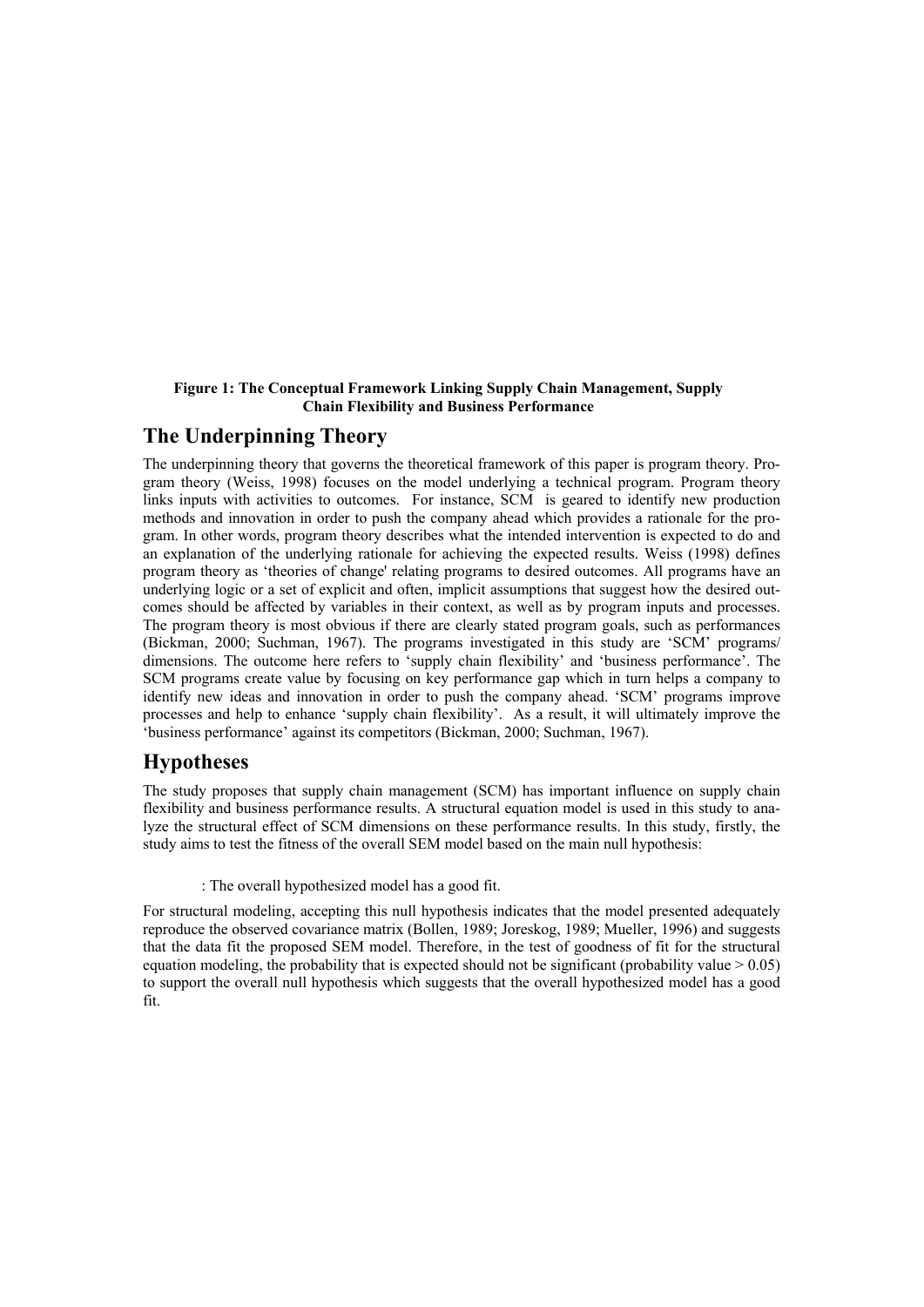- $H_1$ : Supply chain management has a positive structural effect on supply chain flexibility.
- $H_2$ : Supply chain management has a positive structural effect on business performance.
- $H_3$ : Supply chain flexibility has a positive structural effect on business performance.
- $H_4$ : Supply chain flexibility mediates the linkage between SCM and business performance.

#### **RESEARCH METHODOLOGY**

The study was a quantitative, cross-sectional research utilizing primary data collection. The unit of analysis chosen for this study was company level and each company was being represented by a production, SCM or senior manager (as the respondents). The sampling frame was derived from the Federation of Malaysian Manufacturing Companies Directory (FMM). Two hundred and fifty useable responses were analyzed using the SPSS package. Face to face interviews with these managers were conducted by enumerators for checking the information accuracy, validating the outcome of analysis and developing an understanding of practical aspects of SCM.

The research instrument used in this study was a structured survey questionnaire, which was designed to assess the companies in term of the described dimensions. The instrument designed consisted of two major parts. The first part comprised several constructs measuring SCM practices, and the second part captured several performance measurements. To enable respondents to indicate their answers, seven–point interval scales were used for the questionnaire on SCM practices. The performance measures namely supply chain flexibility and business performance also used a seven-point interval scale, representing a range of agreement on statements whether over the past three years these performances were high relative to competitors after implementing SCM. Before creating the final scales, the data were checked for normality and outliers; and were found to be satisfactory.

### **INDEPENDENT AND DEPENDENT CONSTRUCTS' MEASUREMENT: FACTOR ANALYSIS AND RELIABILITY TEST**

As the initial data analysis, SCM, supply chain flexibility and business performance dimensions or proxies were subjected to factor analysis and reliability test. These tests were computed to select and assess the final items of the constructs that would be utilized for statistical and hypotheses testing. Exploratory factor analysis (EFA) was conducted to investigate whether the factors derived from the exploratory factor analysis fitted the constructs as described theoretically in the literature (Table 1). Results from the EPA indicated that all items had significant loadings on their respective factors with eigen values exceeded 2, and the values of cumulative variance explained ranged from 27.53 to 79.12 (Table 2). In addition, the KMO (Kaiser-Meyer-Olkin) measure was 0.89 with significant chi-square value (Barlett's Test of Sphericity = 1778.26). The value of KMO in this analysis surpassed the threshold value of 0.50 as recommended by Hair, Anderson, Tatham, & Black (1998). All constructs exhibited high factor loadings and fell into the designated factors. The result provided evidence to support the theoretical conceptualization of the three constructs. Observing the descriptive statistics in Table 1, the result demonstrated that among SCM dimensions, postponement concept had the highest mean (5.31), followed by lean production (5.21), strategic supplier partnership (5.18) and lastly new technology and innovation (4.94). The result suggested that the adoption of new technology and innovation should be enhanced to keep abreast with global manufacturing practices. On the other hand, for supply chain flexibility variables; volume flexibility demonstrated the highest mean (5.21) followed by product flexibility (5.13) and new product flexibility (4.94). Finally, among business performance measures; 'financial performance' (5.22) exhibited the highest mean followed by 'return on sales' (4.96) and 'return on assets' (4.94).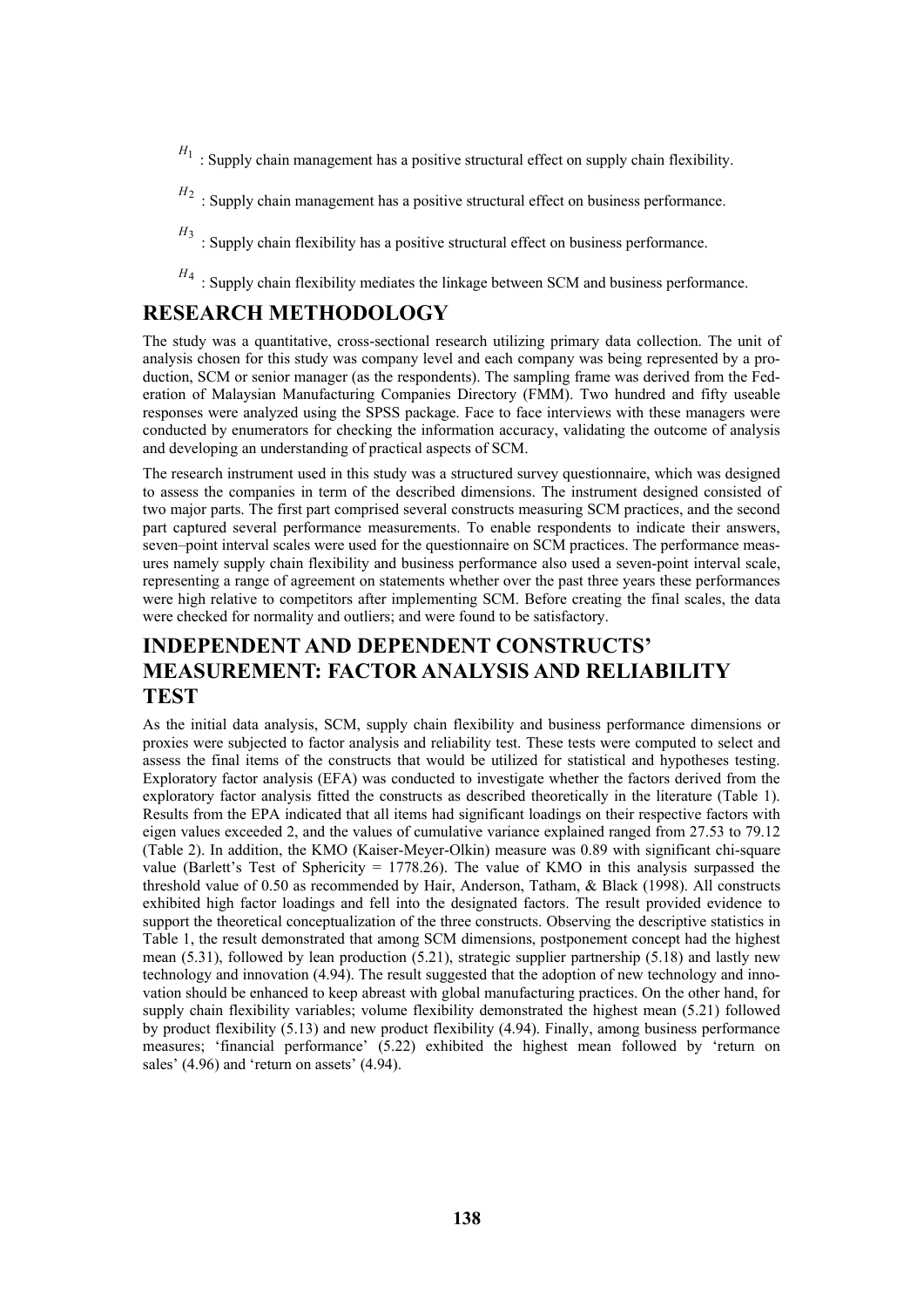| Supply chain management (SCM):          | Mean | $S$ t d<br>Dev. | <b>Exploratory Factor Analysis</b><br>(Varimax Rotation) |                                 |                                  |
|-----------------------------------------|------|-----------------|----------------------------------------------------------|---------------------------------|----------------------------------|
|                                         |      |                 | Factor<br>Loadings1<br>(SCM)                             | Factor<br>Loadings2<br>(SCFLEX) | Factor<br>Loadings3<br>(BUSPERF) |
| Strategic supplier partnership (MB1SSP) | 5.18 | .976            | 0.76                                                     | 0.28                            | 0.21                             |
| Lean production (MNB5LP)                | 5.21 | 1.09            | 0.78                                                     | 0.25                            | 0.24                             |
| Postponement Concept (MNB6PC)           | 5.31 | 0.98            | 0.77                                                     | 0.11                            | 0.29                             |
| New Technology and Innovation (MB7TECH) | 4.94 | 1.26            | 0.71                                                     | 0.33                            | 0.33                             |
| Supply Chain Flexibility (SCFLEX):      |      |                 |                                                          |                                 |                                  |
| Product flexibility (PRODFLEX)          | 5.13 | 1.16            | 0.28                                                     | 0.85                            | 0.25                             |
| Volume flexibility (VOLFLEX)            | 5.21 | 1.15            | 0.29                                                     | 0.85                            | 0.29                             |
| New product flexibility (NEWPFLEX)      | 4.94 | 1.26            | 0.35                                                     | 0.81                            | 0.22                             |
| Business performance (BUSPERF):         |      |                 |                                                          |                                 |                                  |
| Return on Sales (ROS)                   | 4.96 | 1.21            | 0.26                                                     | 0.25                            | 0.86                             |
| Return on Assets (ROA)                  | 4.94 | 1.16            | 0.26                                                     | 0.25                            | 0.87                             |
| Financial Performance (FINPERF)         | 5.22 | 1.16            | 0.21                                                     | 0.21                            | 0.82                             |

| <b>Table 1: Descriptive Statistics and Factor Analysis</b> |  |
|------------------------------------------------------------|--|
|------------------------------------------------------------|--|

Since data for the study were generated using multi-scaled responses, it was deemed necessary to test for reliability (Frohlich & Westbrook; 2001, Agus, 2010). The internal consistency of each factor was examined using Cronbach Alpha. The reliability analysis was conducted by calculating the Cronbach's alphas for the main constructs in the study. Items that did not significantly contribute to the reliability were eliminated for parsimony purpose. The result indicated that the Cronbach's alpha measures for the three main constructs exceeded the threshold point of 0.70 suggested by Nunnally (1978). Alpha coefficients for SCM, supply chain flexibility and business performance ranged between 0.85 and 0.91 after the alpha maximization process were carried out, indicating internal consistency (Table 2). As a result, 10 items of the three constructs were retained for the confirmatory phase. The confirmatory factor analysis (CFA) or a measurement model using AMOS 5 was employed for examining construct validity of each scale by assessing how well the individual item measured the scale (Ahire, Golhar & Waller, 1996; Agus, 2010). Specifically, the confirmatory factor analysis was used to detect the unidimensionality of each construct. The goodness of fit index (GFI) and comparative fit index (CFI) of the three constructs computed from the confirmatory factor analysis (CFA) exceeded the 0.90 criterion suggested by Hair et al. (1998), hence, establishing the construct validity. CFA showed all the items were loaded highly on their corresponding constructs, which supported the independence of the constructs and provided strong empirical evidence of their validity.

**Table 2: Statistical Results**

| <b>CONSTRUCT</b>               |            | Exploratory Factor Analysis–EFA<br>(Varimax Rotation) | Confirmatory Factor<br>Analysis (CFA) |            | Reliability |                   |
|--------------------------------|------------|-------------------------------------------------------|---------------------------------------|------------|-------------|-------------------|
|                                | Eigenvalue | $%$ of<br>Variance<br>Explained                       | Cummulative<br>Variance<br>Explained  | <b>GFI</b> | <b>CFI</b>  | Cronbach<br>Alpha |
| Supply chain<br>management     | 2.75       | 27.53                                                 | 27.53                                 | 0.99       | 0.99        | 0.85              |
| Supply Chain<br>Flexibility    | 2.61       | 26.13                                                 | 53.66                                 | 0.99       | 0.99        | 0.91              |
| <b>Business</b><br>performance | 2.55       | 25.46                                                 | 79.12                                 | 0.99       | 0.99        | 0.90              |

Extraction Method: Principal Component Analysis. Rotation Method: Varimax with Kaiser Normalization (KMO= 0. 899, Bartlett's Test of Sphericity (chi-sq= 1778.259, sig = 0.000)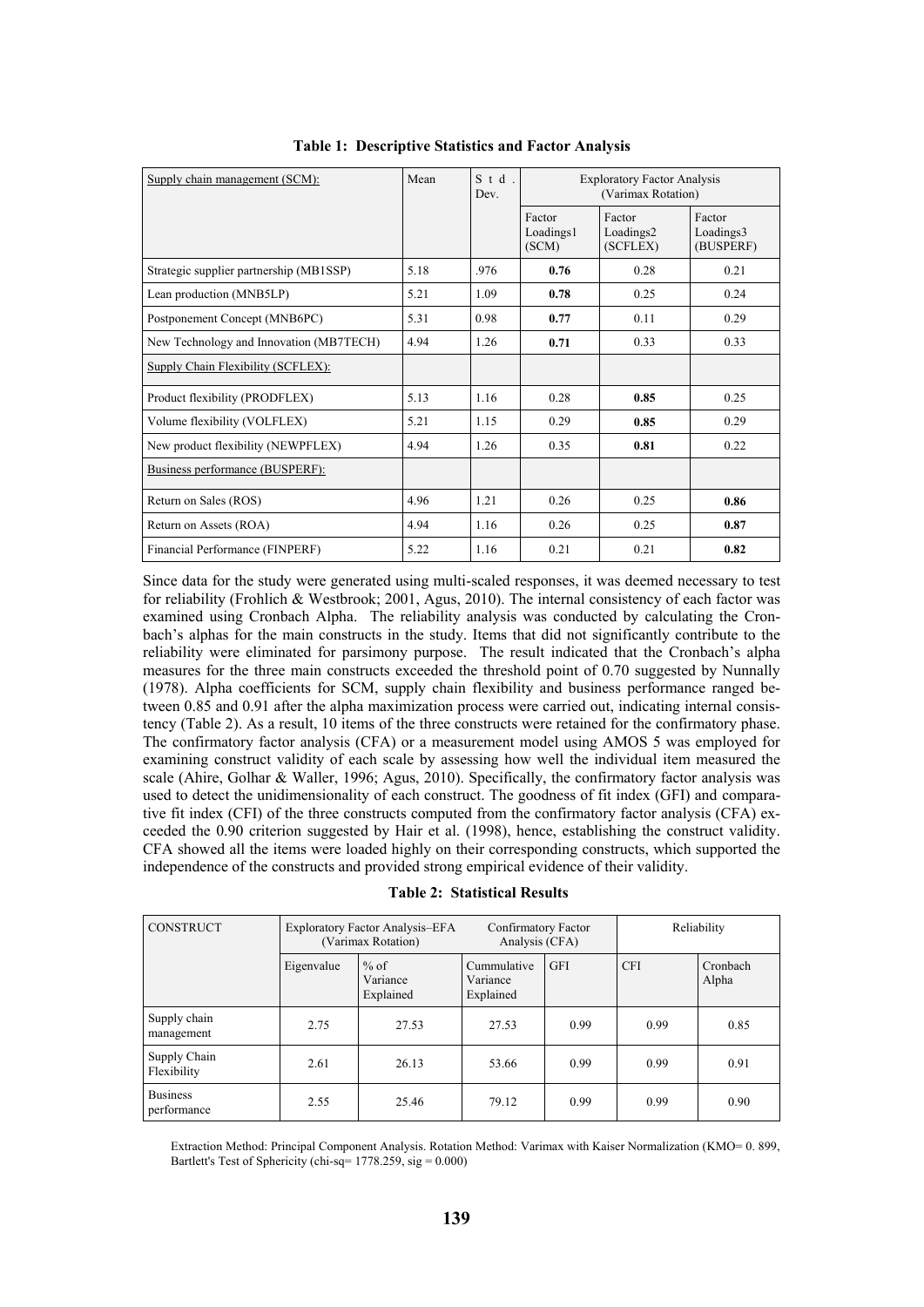#### **FINDINGS**

### **Pearson's Correlations between SCM, Supply Chain Flexibility and Business Performance**

The study also examined Pearson's correlations between SCM and supply chain flexibility (Table 3). The result suggested that the first supply chain flexibility dimension namely product flexibility had high correlations with SCM dimensions especially with 'New technology and innovation'  $(r = 0.57)$ and with 'Lean production'  $(r = 0.49)$ . Volume flexibility had high correlations with 'New technology and innovation' ( $r = 0.57$ ) and postponement concept ( $r = 0.52$ ). New product flexibility had strong correlations with all SCM programs especially with 'new technology and innovation' in SCM ( $r =$ 0.56). The findings suggested that to enhance supply chain flexibility, a manufacturing company should invest its resources in incorporating lean production and technology and innovation in SCM to ensure that production runs effectively and efficiently with high supply chain flexibility.

Business performance indicators also exhibited positive correlations with SCM practices (Table 4). Specifically, 'Return on Sales' had high correlations with new technology and innovation ( $r = 0.54$ ). lean production ( $r = 0.48$ ) and strategic supplier partnership ( $r = 0.46$ ). Meanwhile 'return on assets' had high correlations with new technology and innovation ( $r = 0.54$ ), lean production ( $r = 0.48$ ) and strategic supplier partnership ( $r = 0.48$ ). Financial performance also demonstrated strong correlations with new technology and innovation ( $r = 0.45$ ), strategic supplier partnership ( $r = 0.43$ ) and lean production  $(r = 0.41)$ . Hence, the result suggested that investment in new technology and innovation in SCM and adoption of lean production would be able to improve 'return on sales', 'return on assets' and most importantly financial performance (Agus, 2010).

|                | Supply chain management (SCM)           | Supply Chain Flexibility          |                                   |                                          |
|----------------|-----------------------------------------|-----------------------------------|-----------------------------------|------------------------------------------|
|                |                                         | Product flexibility<br>(PRODFLEX) | Volume flexibil-<br>ity (VOLFLEX) | New product<br>flexibility<br>(NEWPFLEX) |
|                | Strategic supplier partnership (MB1SSP) | $0.47$ <sup>**</sup> )            | $0.47$ <sup>**</sup> )            | $0.54$ <sup>**</sup> )                   |
| $\overline{2}$ | Lean production (MNB5LP)                | $0.49$ <sup>**</sup> )            | $0.41$ (**)                       | $0.54$ <sup>(**)</sup> )                 |
| <sup>3</sup>   | Postponement Concept (MNB6PC)           | $0.49$ <sup>**</sup> )            | $0.52$ (**)                       | $0.51$ (**)                              |
| $\overline{4}$ | New Technology and Innovation (MB7TECH) | $0.57$ <sup>**</sup> )            | $0.57$ <sup>**</sup> )            | $0.56$ <sup>**</sup> )                   |

**Table 3: Pearson's Correlation between SCM and Supply Chain Flexibility**

1. † if  $p \le 0.10$ , \* if  $p \le 0.05$ ; \*\* if  $p \le 0.01$ ; \*\*\* if  $p \le 0.001$  2. All t-tests are two-tailed

#### **Table 4: Pearson's Correlation between Supply Chain Management and Business Performance**

|                | Supply chain management (SCM)           | Business Performance     |                           |                               |
|----------------|-----------------------------------------|--------------------------|---------------------------|-------------------------------|
|                |                                         | Return on Sales<br>(ROS) | Return on Assets<br>(ROA) | Fin. Performance<br>(FINPERF) |
| 1              | Strategic supplier partnership (MB1SSP) | $.46$ (**)               | $.48$ (**)                | $.43$ <sup>(**)</sup> )       |
| $\overline{2}$ | Lean production (MNB5LP)                | $.48$ (**)               | $.48$ (**)                | $.41$ (**)                    |
| $\overline{1}$ | Postponement Concept (MNB6PC)           | $.40$ (**)               | $.37$ <sup>(**)</sup> )   | $.36$ <sup>(**)</sup> )       |
| l 4            | New Technology and Innovation (MB7TECH) | $.54$ <sup>(**)</sup> )  | $.54$ <sup>(**)</sup> )   | $.45$ <sup>**</sup> )         |

1. † if  $p < 0.10$ , \* if  $p < 0.05$ ; \*\* if  $p < 0.01$ ; \*\*\* if  $p < 0.001$  2. All t-tests are two-tailed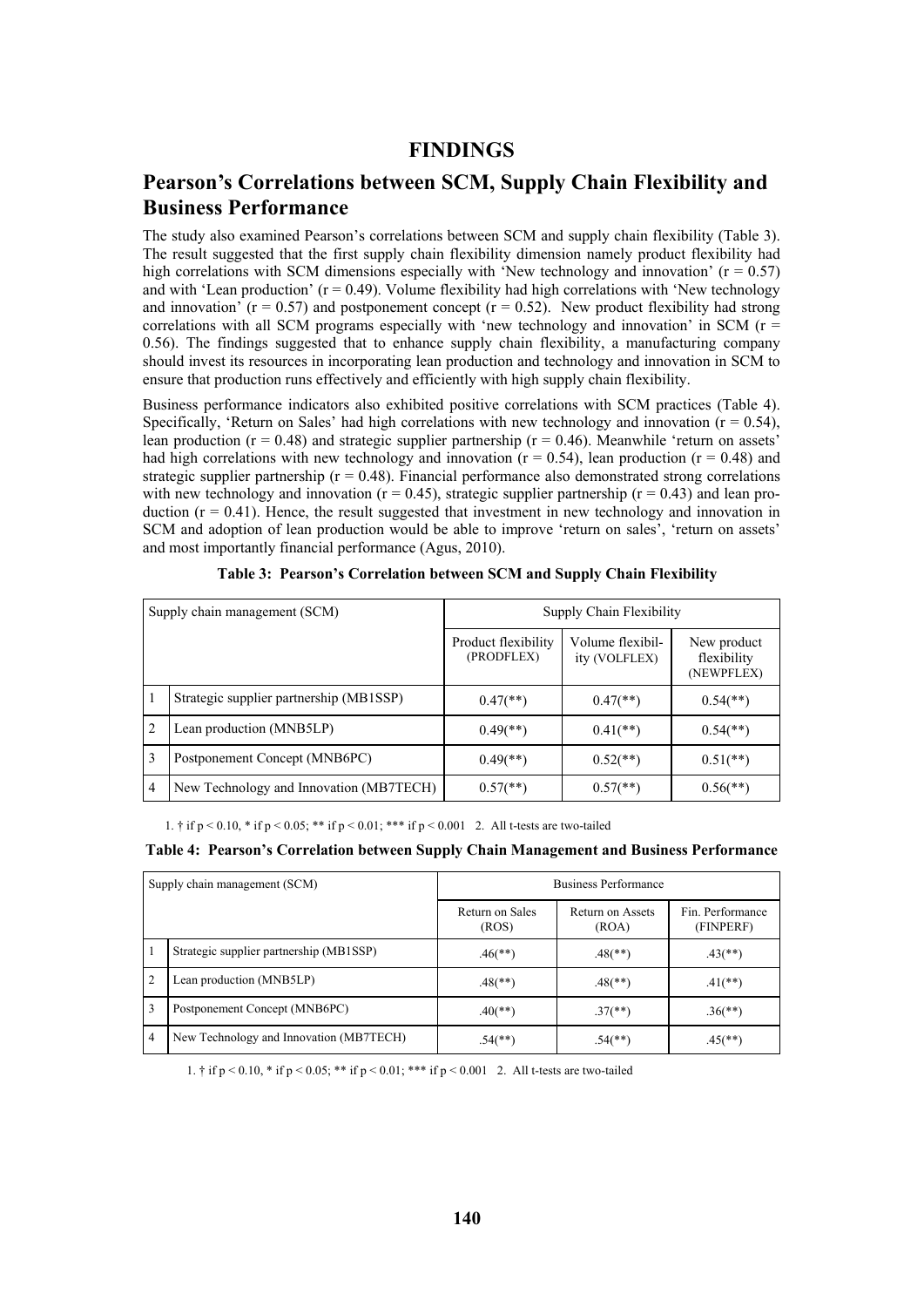#### **Structural Equation Modeling**

A SEM model was employed to investigate simultaneous linkages that allow a researcher to determine the relative strength of relationships between variables. The linkages between supply chain management (SCM), supply chain flexibility (SCFLEX), and business performance (BUSPERF) were depicted in the model shown in Figure 2. To support the assumption regarding the fitness of the SEM model with the empirical data, the acceptance of the null hypothesis of the overall model was expected. Hence, in this test of goodness of fit for the structural equation modeling, the resulting probability value should be higher than 0.05 to support the overall null hypothesis of the SEM model.

Findings of the SEM indicated that the resulting Chi-square value was 34.46 with 32 degrees of freedom and probability value of 0.35 (Figure 2). The result supported the null hypothesis that the SEM

model had a good fit ( $H_0$ ). The probability value was considerably substantial (p-value > 0.05), in supporting the proposition that the overall model fitted the data. Furthermore, other statistical structural indices such as Goodness of fit index (GFI =  $0.97$ ), Bentler comparative fit index (CFI =  $0.99$ ), Bollen Incremental Fit Index (IFI =  $0.99$ ) and Tucker and Lewis Index (TLI =  $0.99$ ) further suggested that the model had a satisfactory fit. Since the probability value and structural modeling indices were well above the recommended level, the model was considered to be a reasonable representation of the data (Hair et al., 1998; Agus, 2001).



**Figure 2: The Structural Linkage between SCM, Supply Chain Flexibility and Business Performance**

The direct structural effect of SCM on supply chain flexibility (SCFLEX) was high with structural effect value of 0.75. The standardized structural coefficient of SCM on supply chain flexibility was associated with low standard error (0.11) and non-zero critical ratio (10.48), which indicated that the structural effect between these two constructs, was positive and the relationship was significant. The direct structural effect of SCM on business performance was also quite high given complex linkages and significant (structural effect value of 0.45) with low standard error (0.15) and non-zero critical ratio (4.64). In addition, supply chain flexibility exhibited only substantial but positive structural effect on business performance (structural direct effect =  $0.28$ ), with low standard error (0.10) and significant critical ratio (3.14). Therefore, there were enough evidences to accept all three propositions (

 $H_1$ ,  $H_2$  and  $H_3$  were supported). Firstly, SCM has a positive effect on supply chain flexibility (*H1*). Secondly, supply chain management has a positive structural effect on business performance (*H2*). Thirdly, supply chain flexibility has a positive structural effect on business performance (*H3*). In addition, the result also indicated that there was a mediating effect of supply chain flexibility in the linkage between SCM and business performance (*H4*). The indirect effect was 0.21 and the total effect was 0.66 (Table 5). Since the structural direct effect of SCM on business performance was also significant (structural effect  $= 0.45$ ), therefore we can conclude that supply chain flexibility had a partial mediating effect in the linkage between SCM and business performance (Baron & Kenny, 1986). Overall, it is essential to reaffirm that SCM can ultimately improve business performance of manufacturing companies in Malaysia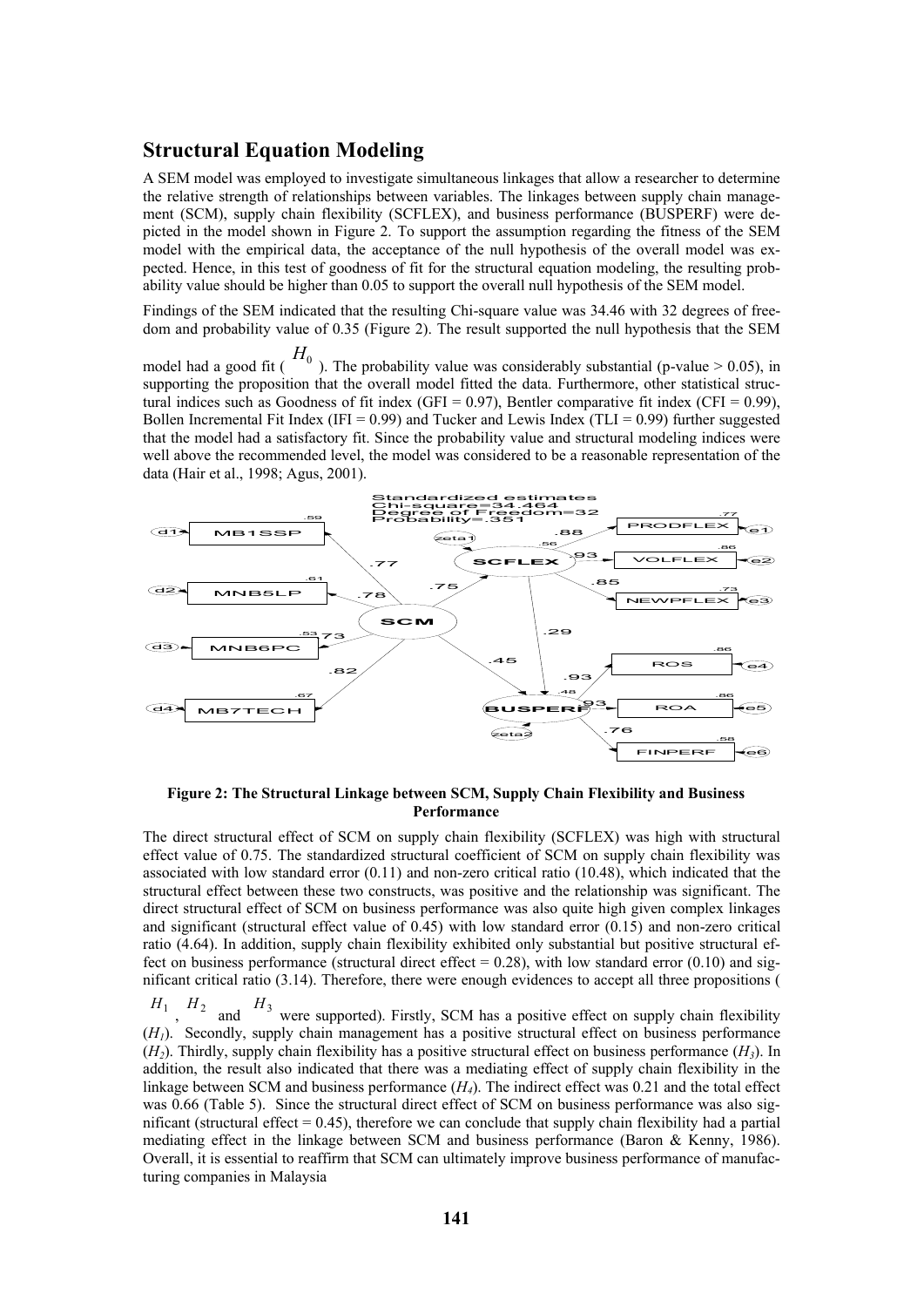Investigating the structural loadings of each SCM determinants (Figure 2) on the main construct, apparently 'new technology and innovation' (structural loading = 0.82) had the highest contribution towards supply chain management implementation. This was followed by 'lean production' (structural loading  $= 0.78$ ), 'strategic supplier partnership' (structural loading  $= 0.77$ ), and lastly 'postponement concept' (structural loading  $= 0.73$ ). All of these variables had significant probability values (critical values  $\geq 2.00$ ), giving statistical evidence that the contributions of these variables toward the overall supply chain management construct were significant and positive. Most importantly, SCM also had high influences on performance dimensions especially volume flexibility (structural loadings = 0.93), ROS (structural loadings = 0.93) and ROA (structural loadings = 0.93).

| (i)Constructs and indicators                                     | Std.<br>Loadings                                                        | Std. errors | Critical Ratio | Probability<br>(significant) |
|------------------------------------------------------------------|-------------------------------------------------------------------------|-------------|----------------|------------------------------|
| Supply chain management (SCM):                                   |                                                                         |             |                |                              |
| Strategic supplier partnership (MB1SSP)                          | 0.77                                                                    | 0.09        | 11.46          | 0.00                         |
| Lean production (MNB5LP)                                         | 0.78                                                                    | 0.10        | 11.67          | 0.00                         |
| Postponement Concept (MNB6PC)                                    | 0.73                                                                    | 0.07        | 11.75          | 0.00                         |
| New Technology and Innovation (MB7TECH)                          | 0.82                                                                    | 0.12        | 12.22          | 0.00                         |
| Supply Chain Flexibility: (SCFLEX)                               |                                                                         |             |                |                              |
| Product flexibility (PRODFLEX)                                   | 0.88                                                                    | 0.05        | 20.91          | 0.00                         |
| Volume flexibility (VOLFLEX)                                     | 0.93                                                                    | 0.05        | 19.97          | 0.00                         |
| Launch/New product flexibility (NEWPFLEX)                        | 0.85                                                                    | 0.05        | 19.64          | 0.00                         |
| Business performance (PQP):                                      |                                                                         |             |                |                              |
| Return on Sales (ROS)                                            | 0.93                                                                    | 0.09        | 22.53          | 0.00                         |
| Return on Assets (ROA)                                           | 0.93                                                                    | 0.04        | 22.66          | 0.00                         |
| Financial Performance (FINPERF)                                  | 0.76                                                                    | 0.05        | 15.66          | 0.00                         |
| (ii) Exogenous/endogenous Path                                   |                                                                         |             |                |                              |
| a. $SCM \rightarrow SCFLEX$ [ $\frac{H_1}{H_2}$<br>is supported] | 0.75                                                                    | 0.11        | 10.48          | 0.00                         |
| b. SCM $\rightarrow$ BUSPERF [ $\frac{H_2}{H_1}$ is supported]   | 0.45                                                                    | 0.15        | 4.64           | 0.00                         |
| $H_3$<br>c. $SCFLEX \rightarrow BUSPERF$ [<br>is supported]      | 0.28                                                                    | 0.10        | 3.14           | 0.002                        |
| d. $SCM \rightarrow SCFLEX \rightarrow BUSPERF$                  | Indirect effect $(.75*.28) = 0.21$<br>Total Effect $(.45 + .21) = 0.66$ |             |                | 0.00                         |

| Table 5: Structural and Measurement Results of the SEM Model |  |
|--------------------------------------------------------------|--|
|--------------------------------------------------------------|--|

### **CONCLUSION AND IMPLICATIONS**

To meet the increasing demand of high-quality and technological goods from sophisticated local and overseas markets, manufacturing companies must continuously improve their efforts in technology and quality operations of SCM. Supply chain management provides a vision that focuses everyone in an organization on product, production and quality improvements. The associations and effects of the four SCM practices were evaluated using Pearson's correlations and structural equation modeling (SEM). The results of the study assist in the understandings of how SCM determinants influence supply chain flexibility and business performance. The result indicates that manufacturing companies should emphasize greater attention to the technology and innovation and lean production aspects of the SCM processes and a greater degree of management support for SCM implementations.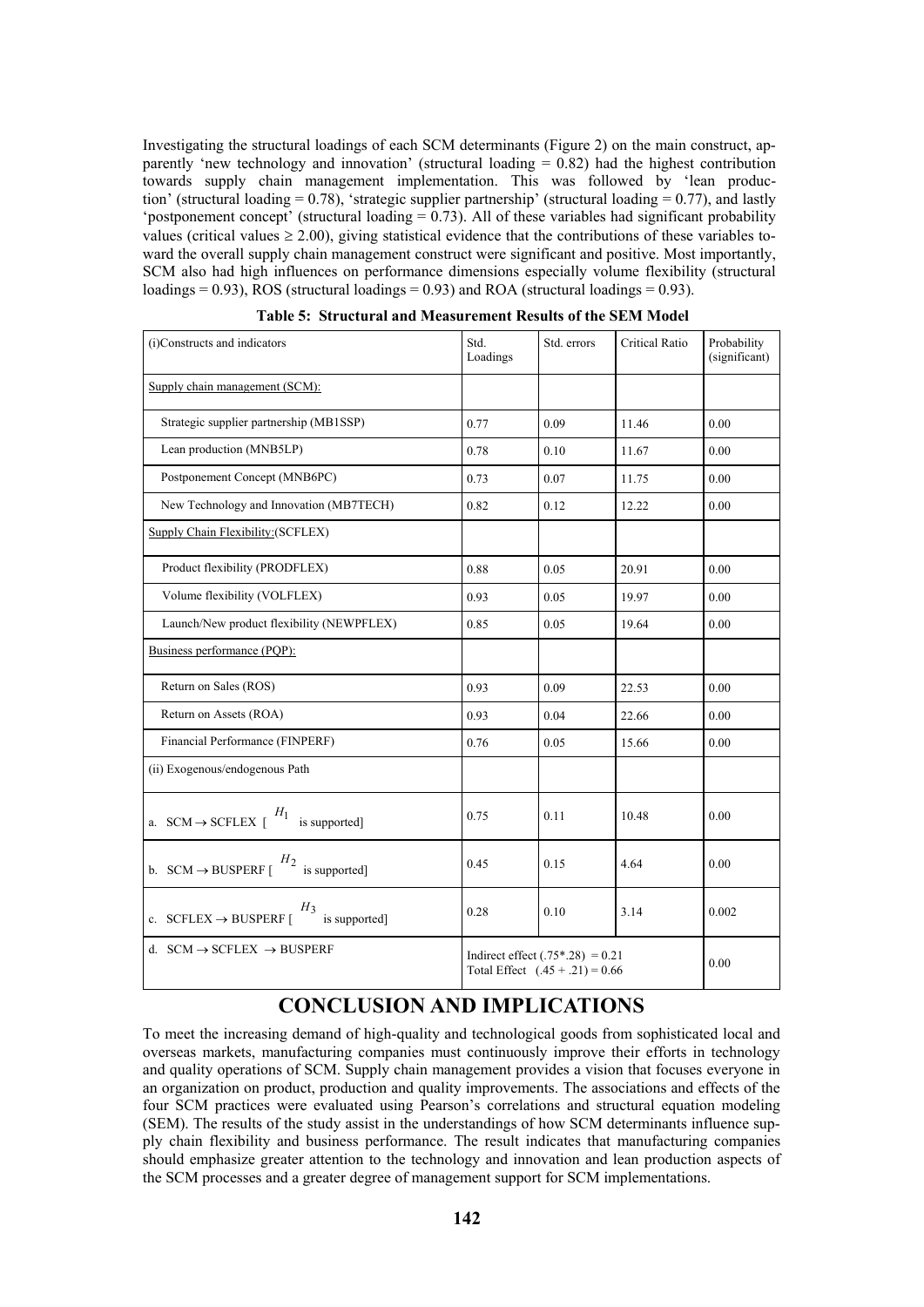The conclusion emerging from this study is that SCM would ultimately result in positive gains. The results validate some of the key linkages and support beliefs and evidences by researchers regarding the relationships between SCM, supply chain flexibility and business performance. It is also important to note that this study attempts to enrich the literature review and make a contribution in supply chain management-related studies. This study to some extent helps in resolving controversy about the magnitude and measurements of performance gains from adopting SCM. By strengthening supply chain management, improved performance will likely to occur. In short, the findings of this study suggest that SCM would be able to support and accommodate the supply chain flexibility as well as increase the level of business performance. SCM would no doubt increase the supply chain flexibility by improving product flexibility, volume flexibility and launch flexibility. This subsequently would lead to better business performance.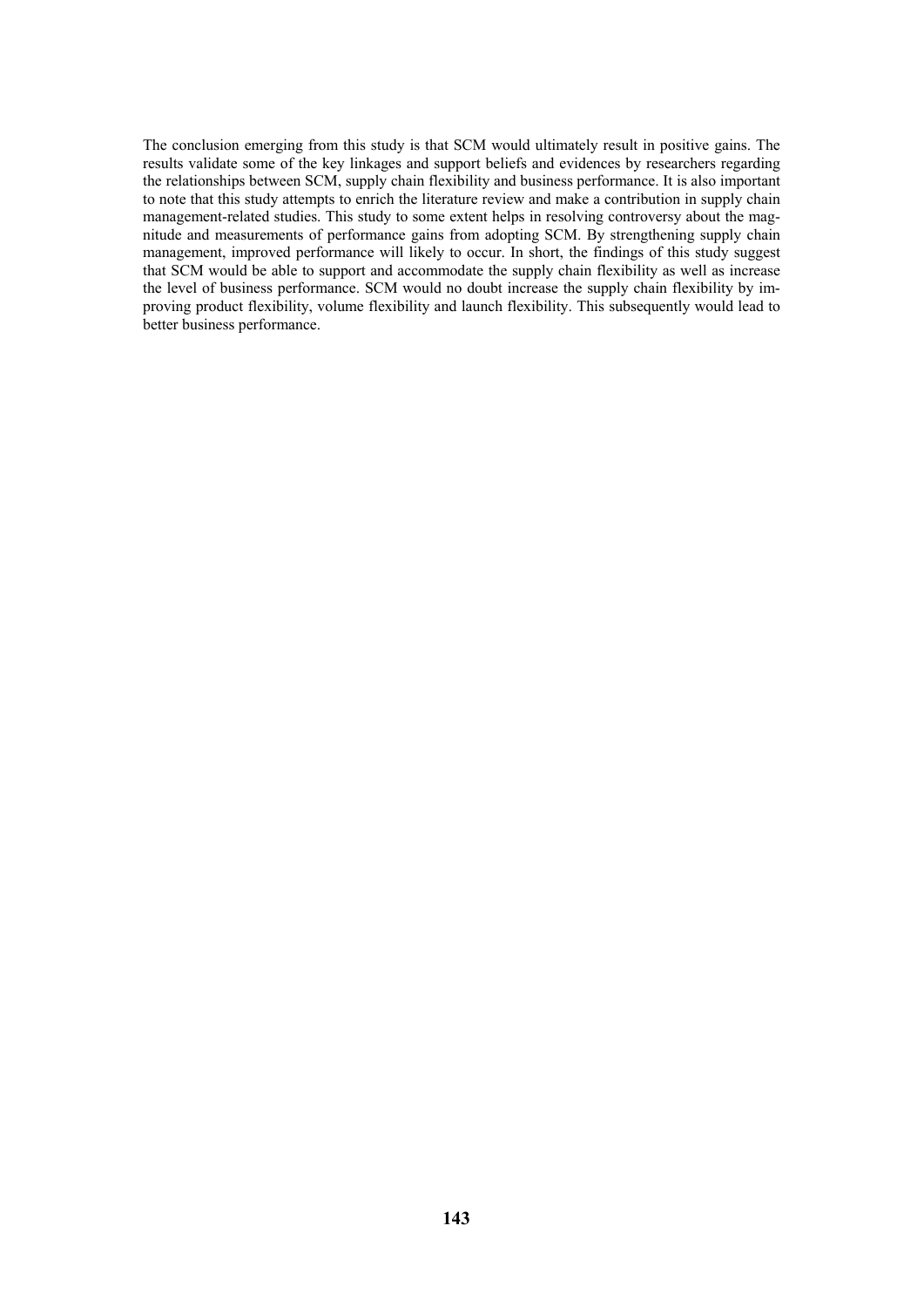#### **REFERENCES**

Agus, Arawati. 2001. A linear structural modelling of total quality management practices in manufacturing companies in Malaysia. *Total Quality Management,* 12(5), 561-573.

Agus, Arawati & Hassan, Za'faran, 2008. The Strategic Supplier Partnership in a Supply Chain Management with Quality and Business Performance. International Journal of Business and Management Science. Vol. 1(1), 124-143.

Agus, Arawati, 2008, *The Importance of Incorporating New Technology and Innovation In Supply Chain Management Processes in Enhancing Performance*, Proceedings: 16 th PBEAM 2008:Innovation For Sustainable Future:Visions For 2020, QUT, Brisbane, Australia.

Agus, Arawati & *The Power of New Technology and Innovation in SCM Towards Enhancing Postponement Flexibility and Customer Related Performance*, Proceedings of 6th SMES Global Economy Conference 2009:Global Financial Crisis: Challenges Opportunities And Strategies For Recovery, Beijing, China 5-6 Dec 2009

Agus, Arawati. 2010a, The importance of new technology and innovation in SCM in enhancing production performance and product quality performance: an investigation on mediating effect*. Global Review of Business and economic Research*, 6(2), 19-38.

Agus, Arawati. 2010b, *Supply Chain Management, Process Performance and Business Performance*, Conference of the International Journal of Arts and Sciences, Rome, Itali, 22-25.

Ahire, S.L.,Golhar, D. Y. & Waller, M. A. 1996. Development and validation of QM implementation constructs, *Decision Sciences.,* 27(1): 23-55.

Alvarez-Gil, M.J. 1994, Capital budgeting and flexible manufacturing, *International Journal of Production Economics,* No.36, pp.109-28.

Baron, R. M., & Kenny, D. A. (1986). The moderator-mediator variable distinction in social psychological research: Conceptual, strategic and statistical considerations. *Journal of Personality and Social Psychology*, 51,1173-1182.

Bhasin, S. 2008. Lean and Performance Measurement, *Journal of Manufacturing technology Management.* Vol. 19, No.5, pp:670-684.

Bickman, L. 2000. Summing up program theory*. New Directions for Evaluation, 87,* 103-111.

Bollen, Kenneth A. 1989. *Structural Equations with Latent Variables*. New York: John Wiley and Sons.

Brill, D., Mandelbaum, M. 1989, On measures of flexibility in manufacturing systems, *International Journal of Production Research*, Vol. 27 No.5, pp.747-56.

Christopher, M.1998. *Logistics and supply chain management: Strategies for reducing cost and improving service,* Financial Times. Pitman Publishing.

Cleveland, G., Schroeder, R., &Anderson, J. 1989, A theory of production competence, *Decision Sciences*, Vol. 20 No.4, pp.655-68.

Frohlich, M. T., & Westbrook , R., 2001. Arcs Of Integration: An International Study Of Supply Chain Strategies, *Journal of Operations management,* 19, 185-200.

Ganeshan, Ram & Harrison, Terry, P. 1999. *An Introduction to Supply Chain Management online internet*, http // silmaril.smeal.psu.edu / misc / supply\_chain\_intro.html. pp. 1-2.

Gerwin, D. 1993, Manufacturing flexibility: a strategic perspective, *Management Science*, Vol. 39 No.4, pp.395-410.

Hair, J.F., Anderson, R.E., Tatham, R.L. & Black, W.C. 1998. *Multivariate data analysis,* Englewood Cliffs, NJ: Prentice-Hall.

Investorwords, 2010. [http://www.investorwords.com/5775/ROS.html. Accessed 06 September 2010]

Jaikumar, R. 1986, Postindustrial manufacturing, *Harvard Business Review*, Vol. 64 No.6, pp.69-76.

Lieberman, M. & Montgomery, D. 1988, "First mover advantages", *Strategic Management Journal*, Vol. 9 No.1, pp.41-58.